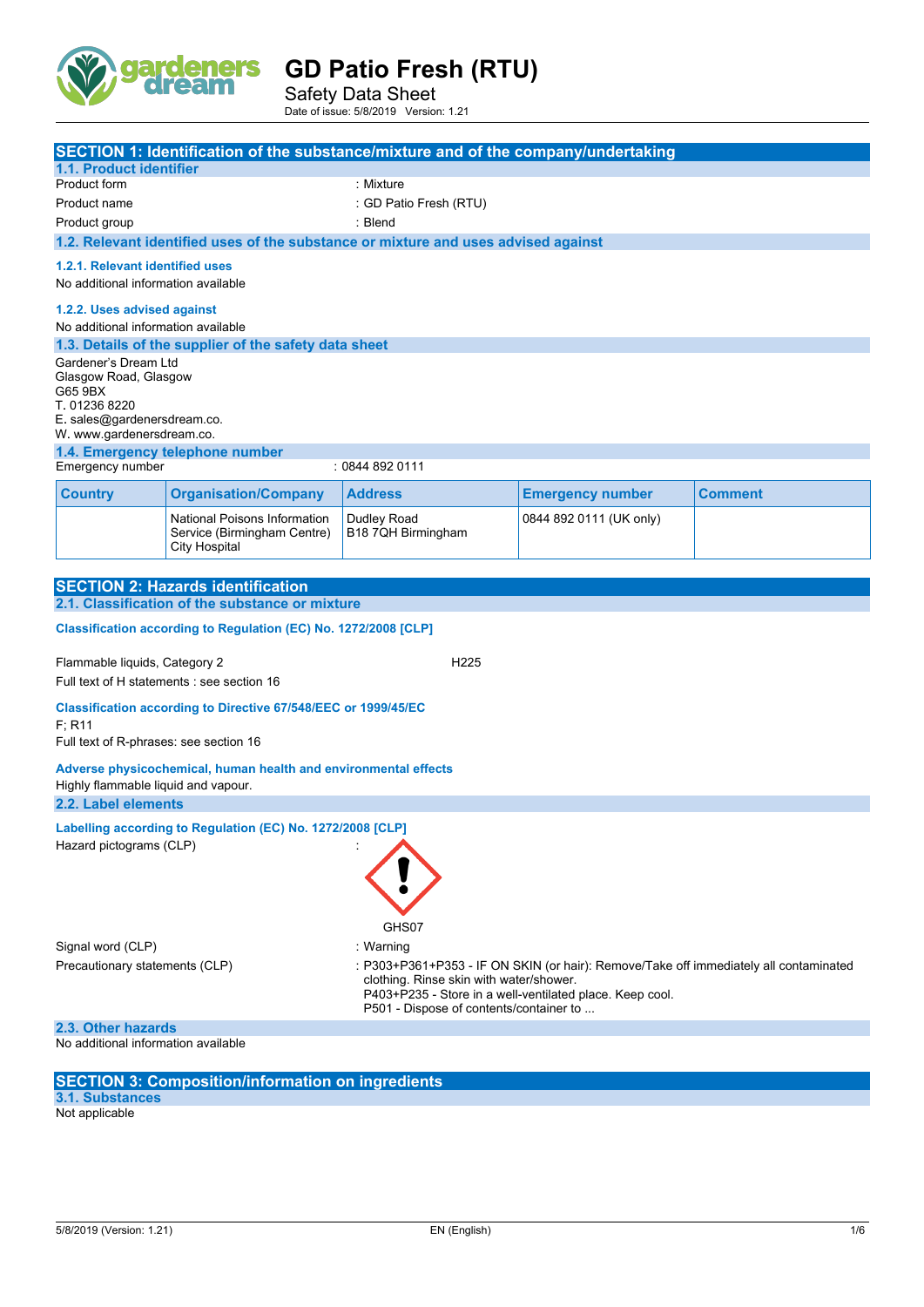## Safety Data Sheet

## **3.2. Mixture**

| <b>Name</b>                                       | <b>Product identifier</b>                                                                              | $\frac{9}{6}$   | <b>Classification according</b><br>to Directive 67/548/EEC | <b>Classification</b><br>according to<br><b>Regulation (EC) No.</b><br>1272/2008 [CLP] |
|---------------------------------------------------|--------------------------------------------------------------------------------------------------------|-----------------|------------------------------------------------------------|----------------------------------------------------------------------------------------|
| Alkyl(C12-<br>16) dimethylbenzylammonium chloride | (CAS No) 68424-85-1<br>(EC no) 270-325-2                                                               | $2.8 - 6.1$     | Xn; R21/22<br>C: R34<br>N: R50                             | Not classified                                                                         |
| Isopropanol                                       | (CAS No) 67-63-0<br>(EC no) 200-661-7<br>(EC index no) 603-117-00-0<br>(REACH-no) 01-2119457558-<br>25 | $0.036 - 0.285$ | F: R11<br>Xi: R36<br>R <sub>67</sub>                       | Flam. Lig. 2, H225<br>Eye Irrit. 2, H319<br>STOT SE 3. H336                            |

Full text of R- and H-phrases: see section 16

| <b>SECTION 4: First aid measures</b>                                            |                                                                                        |  |  |
|---------------------------------------------------------------------------------|----------------------------------------------------------------------------------------|--|--|
| 4.1. Description of first aid measures                                          |                                                                                        |  |  |
| First-aid measures after inhalation                                             | : Remove person to fresh air and keep comfortable for breathing.                       |  |  |
| First-aid measures after skin contact                                           | : Rinse skin with water/shower. Remove/Take off immediately all contaminated clothing. |  |  |
| First-aid measures after eye contact                                            | : Rinse eyes with water as a precaution.                                               |  |  |
| 4.2. Most important symptoms and effects, both acute and delayed                |                                                                                        |  |  |
| No additional information available                                             |                                                                                        |  |  |
| 4.3. Indication of any immediate medical attention and special treatment needed |                                                                                        |  |  |
| Treat symptomatically.                                                          |                                                                                        |  |  |
|                                                                                 |                                                                                        |  |  |
| <b>SECTION 5: Firefighting measures</b>                                         |                                                                                        |  |  |
| 5.1. Extinguishing media                                                        |                                                                                        |  |  |
| Suitable extinguishing media                                                    | : Water spray, Dry nowder, Foam, Carbon dioxide                                        |  |  |

| Suitable extinguishing media                               | : Water spray. Dry powder. Foam. Carbon dioxide.                                                                                            |
|------------------------------------------------------------|---------------------------------------------------------------------------------------------------------------------------------------------|
| 5.2. Special hazards arising from the substance or mixture |                                                                                                                                             |
| Fire hazard                                                | : Highly flammable liquid and vapour.                                                                                                       |
| Hazardous decomposition products in case of fire           | : Toxic fumes may be released.                                                                                                              |
| 5.3. Advice for firefighters                               |                                                                                                                                             |
| Protection during firefighting                             | : Do not attempt to take action without suitable protective equipment. Self-contained<br>breathing apparatus. Complete protective clothing. |

| <b>SECTION 6: Accidental release measures</b>                            |                                                                                                                                                                |  |
|--------------------------------------------------------------------------|----------------------------------------------------------------------------------------------------------------------------------------------------------------|--|
| 6.1. Personal precautions, protective equipment and emergency procedures |                                                                                                                                                                |  |
| 6.1.1. For non-emergency personnel                                       |                                                                                                                                                                |  |
| Emergency procedures                                                     | : Ventilate spillage area. No open flames, no sparks, and no smoking.                                                                                          |  |
| 6.1.2. For emergency responders                                          |                                                                                                                                                                |  |
| Protective equipment                                                     | : Do not attempt to take action without suitable protective equipment. For further information<br>refer to section 8: "Exposure controls/personal protection". |  |
| <b>6.2. Environmental precautions</b>                                    |                                                                                                                                                                |  |
| Avoid release to the environment.                                        |                                                                                                                                                                |  |
| 6.3. Methods and material for containment and cleaning up                |                                                                                                                                                                |  |
| Methods for cleaning up                                                  | : Take up liquid spill into absorbent material. Notify authorities if product enters sewers or<br>public waters.                                               |  |
| Other information                                                        | : Dispose of materials or solid residues at an authorized site.                                                                                                |  |
| 6.4. Reference to other sections                                         |                                                                                                                                                                |  |
| For further information refer to section 13.                             |                                                                                                                                                                |  |

| <b>SECTION 7: Handling and storage</b> |                                                                                                                                                                                                                                                                                                                                                                                                                   |
|----------------------------------------|-------------------------------------------------------------------------------------------------------------------------------------------------------------------------------------------------------------------------------------------------------------------------------------------------------------------------------------------------------------------------------------------------------------------|
| 7.1. Precautions for safe handling     |                                                                                                                                                                                                                                                                                                                                                                                                                   |
| Precautions for safe handling          | : Ensure good ventilation of the work station. Keep away from heat, hot surfaces, sparks,<br>open flames and other ignition sources. No smoking. Ground/bond container and receiving<br>equipment. Use only non-sparking tools. Take precautionary measures against static<br>discharge. Flammable vapours may accumulate in the container. Use explosion-proof<br>equipment. Wear personal protective equipment. |
| Hygiene measures                       | : Do not eat, drink or smoke when using this product. Always wash hands after handling the<br>product.                                                                                                                                                                                                                                                                                                            |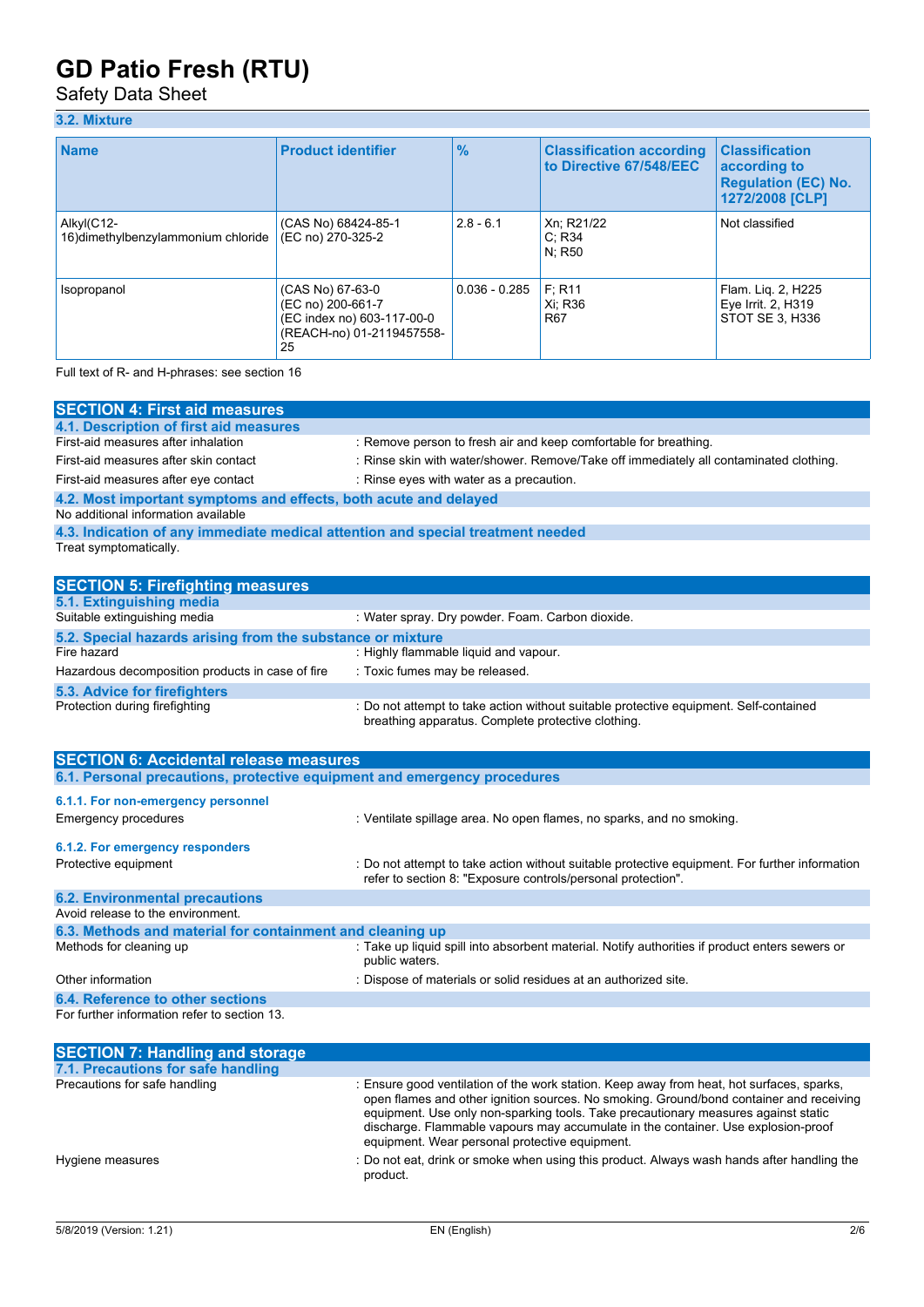### Safety Data Sheet

| 7.2. Conditions for safe storage, including any incompatibilities |                                                  |
|-------------------------------------------------------------------|--------------------------------------------------|
| Technical measures                                                | : Ground/bond container and receiving equipment. |

Storage conditions : Store in a well-ventilated place. Keep cool. Keep container tightly closed.

**7.3. Specific end use(s)** No additional information available

### **SECTION 8: Exposure controls/personal protection**

| 8.1. Control parameters      |                                         |                                  |
|------------------------------|-----------------------------------------|----------------------------------|
| <b>Isopropanol (67-63-0)</b> |                                         |                                  |
| i EU                         | IOELV TWA (mg/m <sup>3</sup> )          | 999 mg/m $3$ (8 hours)           |
| <b>EU</b>                    | IOELV TWA (ppm)                         | $400$ ppm (8 hours)              |
| l EU                         | IOELV STEL (mg/m <sup>3</sup> )         | 1250 mg/m <sup>3</sup> (15 mins) |
| <b>EU</b>                    | IOELV STEL (ppm)                        | 500 ppm (15 mins)                |
| Germany                      | TRGS 910 Acceptance concentration notes |                                  |
|                              |                                         |                                  |

#### **8.2. Exposure controls Appropriate engineering controls:**

Ensure good ventilation of the work station.

| Hand protection:                                                         |  |  |
|--------------------------------------------------------------------------|--|--|
| Protective gloves                                                        |  |  |
| Eye protection:                                                          |  |  |
| Safety glasses                                                           |  |  |
| Skin and body protection:                                                |  |  |
| Wear suitable protective clothing                                        |  |  |
| <b>Respiratory protection:</b>                                           |  |  |
| In case of insufficient ventilation, wear suitable respiratory equipment |  |  |

### **Environmental exposure controls:**

Avoid release to the environment.

### 5/8/2019 (Version: 1.21) EN (English) 3/6 **SECTION 9: Physical and chemical properties 9.1. Information on basic physical and chemical properties** Physical state : Liquid Appearance : Light Yellow. Colour : Amber. Odour : pleasant fruity. Odour threshold **Download COLLEGE 1.1 SOLLEGE 1.1 SOLLEGE 1.1 SOLLEGE 1.1 SOLLEGE 1.1 SOLLEGE 1.1 SOLLEGE 1.1 SOLLEGE 1.1 SOLLEGE 1.1 SOLLEGE 1.1 SOLLEGE 1.1 SOLLEGE 1.1 SOLLEGE 1.1 SOLLEGE 1.1 SOLLEGE 1.1 SOLLEGE 1.1 SO** pH : 5 - 9 Relative evaporation rate (butylacetate=1) : No data available Melting point **in the contract of the contract of the contract of the contract of the contract of the contract of the contract of the contract of the contract of the contract of the contract of the contract of the contract** Freezing point **in the case of the case of the case of the case of the case of the case of the case of the case of the case of the case of the case of the case of the case of the case of the case of the case of the case of** Boiling point : 100 °C Flash point **in the case of the case of the case of the case of the case of the case of the case of the case of the case of the case of the case of the case of the case of the case of the case of the case of the case of th** Self ignition temperature **in the self is a set of the self in the self is a set of the self in the self is a set of the self in the self is a set of the self in the self in the self in the self in the self in the self in** Decomposition temperature : No data available Flammability (solid, gas) : Not applicable Vapour pressure in the same state of the state of the San San Ann and San San San Ann and San San San San San S Relative vapour density at 20 °C : No data available Relative density **in the case of the COV** Relative density **:** No data available Density : 1.01 g/l Solubility : Soluble. Log Pow **:** No data available Viscosity, kinematic intervalsed by the state of the SNs of the Viscosity, kinematic intervalsed by the Viscosity of the Viscosity of the Viscosity of the Viscosity of the Viscosity of the Viscosity of the Viscosity of the Viscosity, dynamic **intervalse in the Contract of Contract Available** : No data available Explosive properties in the state of the state of the state of the state of the state available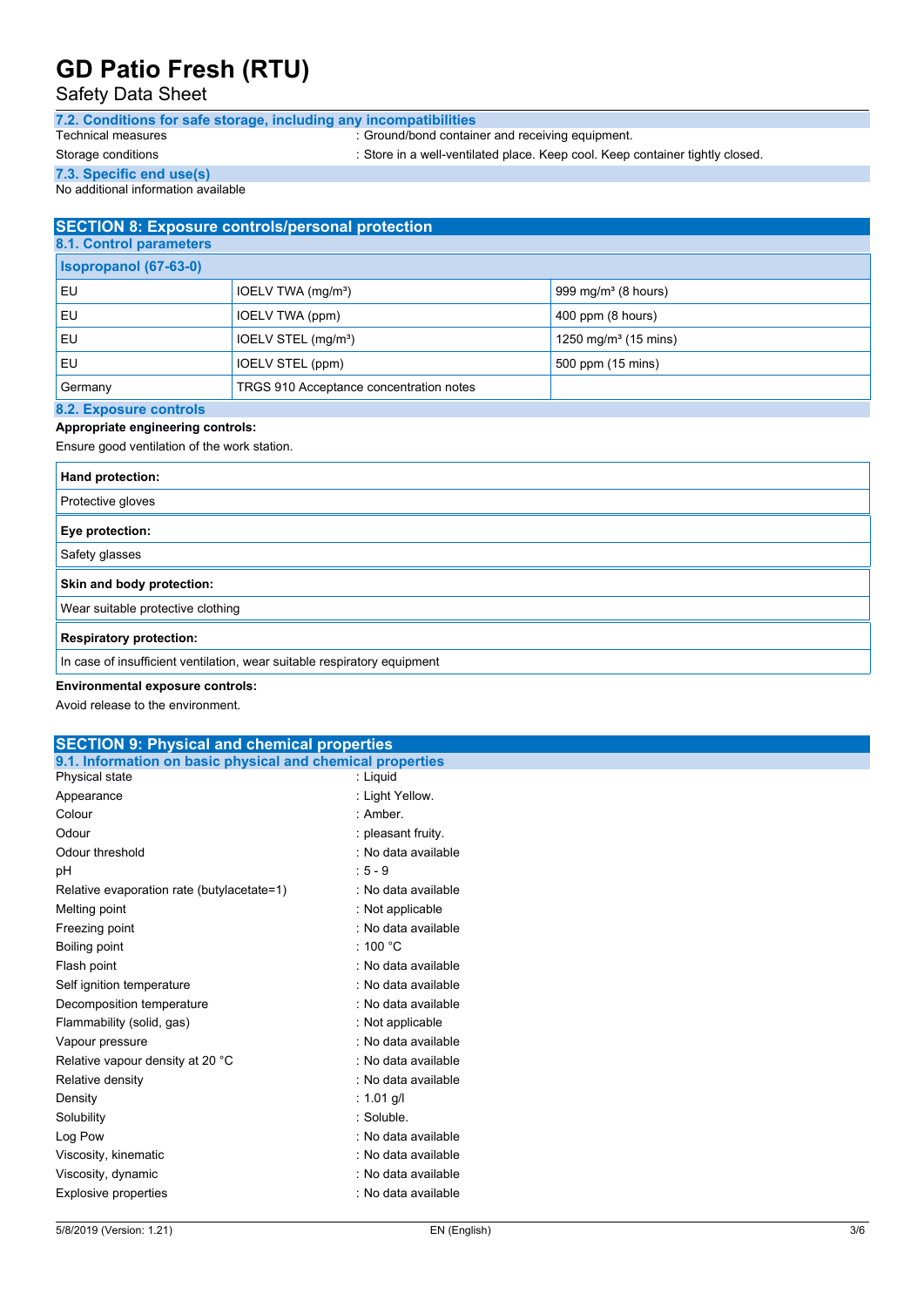Safety Data Sheet

Oxidising properties : No data available Explosive limits **Explosive Limits Explosive Limits Explosive Limits Explosive Limits EXPLOSIVE 2018** 

**9.2. Other information**

No additional information available

| <b>SECTION 10: Stability and reactivity</b>                                                     |
|-------------------------------------------------------------------------------------------------|
| <b>10.1. Reactivity</b>                                                                         |
| Highly flammable liquid and vapour.                                                             |
| <b>10.2. Chemical stability</b>                                                                 |
| Stable under normal conditions.                                                                 |
| 10.3. Possibility of hazardous reactions                                                        |
| No dangerous reactions known under normal conditions of use.                                    |
| 10.4. Conditions to avoid                                                                       |
| Avoid contact with hot surfaces. Heat. No flames, no sparks. Eliminate all sources of ignition. |
| 10.5. Incompatible materials                                                                    |
| No additional information available                                                             |
| 10.6. Hazardous decomposition products                                                          |
| h le ce e delition de lin forma e tiene concelle le lec                                         |

No additional information available

| <b>SECTION 11: Toxicological information</b>       |                            |
|----------------------------------------------------|----------------------------|
| 11.1. Information on toxicological effects         |                            |
| Acute toxicity (oral)                              | : Not classified           |
| Acute toxicity (dermal)                            | : Not classified           |
| Acute toxicity (inhalation)                        | : Not classified           |
| <b>Isopropanol (67-63-0)</b>                       |                            |
| LD50 oral rat                                      | 4700 mg/kg                 |
| LD50 oral                                          | $\geq$ 2000 mg/kg (rabbit) |
| LC50 inhalation rat (mg/l)                         | 46.5 mg/l/4h               |
| Skin corrosion/irritation                          | : Not classified           |
|                                                    | pH: 5 - 9                  |
| Serious eye damage/irritation                      | : Not classified           |
|                                                    | pH: 5 - 9                  |
| Respiratory or skin sensitisation                  | : Not classified           |
| Germ cell mutagenicity                             | : Not classified           |
| Carcinogenicity                                    | : Not classified           |
| Reproductive toxicity                              | : Not classified           |
| Specific target organ toxicity (single exposure)   | : Not classified           |
| Specific target organ toxicity (repeated exposure) | : Not classified           |
| Aspiration hazard                                  | : Not classified           |

| <b>SECTION 12: Ecological information</b> |                                                                                                                            |
|-------------------------------------------|----------------------------------------------------------------------------------------------------------------------------|
| <b>12.1. Toxicity</b>                     |                                                                                                                            |
| Ecology - general                         | : The product is not considered harmful to aquatic organisms nor to cause long-term<br>adverse effects in the environment. |
| Aquatic acute                             | : Not classified                                                                                                           |
| Aquatic chronic                           | : Not classified                                                                                                           |
| Isopropanol (67-63-0)                     |                                                                                                                            |
| LC50 fishes 1                             | $\geq$ 100 mg/l (48 hours)                                                                                                 |
| LC50 other aquatic organisms 2            | $\geq$ 100 mg/l (Algae, 72 hours)                                                                                          |
| EC50 Daphnia 1                            | $\geq$ 100 mg/l (48 hours)                                                                                                 |
| 12.2. Persistence and degradability       |                                                                                                                            |
| <b>Isopropanol</b> (67-63-0)              |                                                                                                                            |
| Persistence and degradability             | Biodegradable.                                                                                                             |
| 12.3. Bioaccumulative potential           |                                                                                                                            |
| <b>Isopropanol</b> (67-63-0)              |                                                                                                                            |
| Bioaccumulative potential                 | The product does not contain any substances expected to be bioaccumulating.                                                |
|                                           |                                                                                                                            |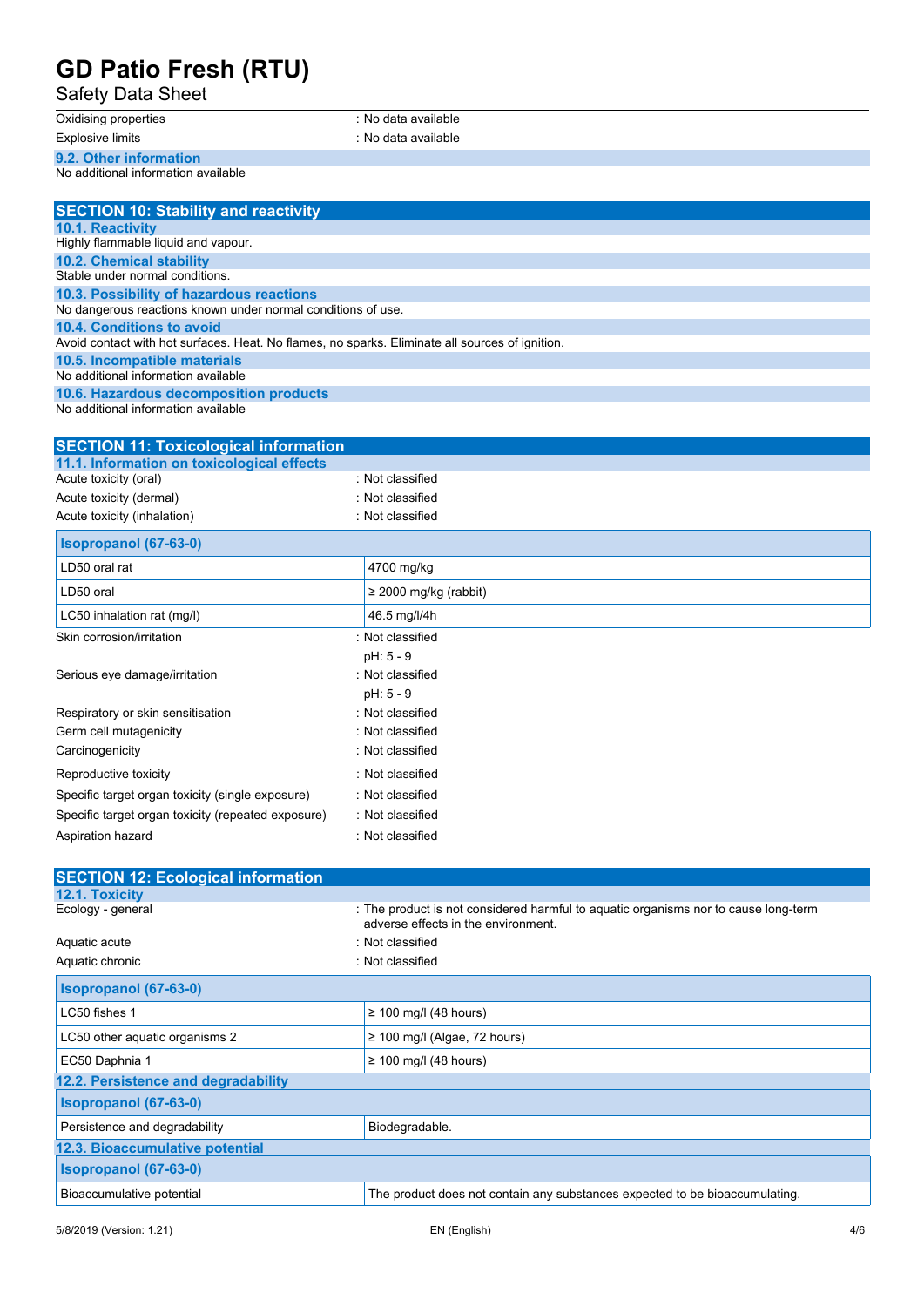Safety Data Sheet

**12.4. Mobility in soil**

| No additional information available                                                        |                                                      |  |
|--------------------------------------------------------------------------------------------|------------------------------------------------------|--|
| 12.5. Results of PBT and vPvB assessment<br>No additional information available            |                                                      |  |
| 12.6. Other adverse effects                                                                |                                                      |  |
| No additional information available                                                        |                                                      |  |
|                                                                                            |                                                      |  |
| <b>SECTION 13: Disposal considerations</b>                                                 |                                                      |  |
| 13.1. Waste treatment methods<br>Additional information                                    |                                                      |  |
|                                                                                            | : Flammable vapours may accumulate in the container. |  |
| <b>SECTION 14: Transport information</b>                                                   |                                                      |  |
| In accordance with ADR / RID / IMDG / IATA                                                 |                                                      |  |
| 14.1. UN number<br>UN-No. (ADR)                                                            | : Not regulated                                      |  |
| UN-No. (IMDG)                                                                              | : Not regulated                                      |  |
| UN-No.(IATA)                                                                               | : Not regulated                                      |  |
| UN-No.(ADN)                                                                                | : Not regulated                                      |  |
| UN-No. (RID)                                                                               | : Not regulated                                      |  |
| 14.2. UN proper shipping name                                                              |                                                      |  |
| Proper Shipping Name (ADR)                                                                 | : Not regulated                                      |  |
| Proper Shipping Name (IMDG)                                                                | : Not regulated                                      |  |
| Proper Shipping Name (IATA)                                                                | : Not regulated                                      |  |
| Proper Shipping Name (ADN)                                                                 | : Not regulated                                      |  |
| Proper Shipping Name (RID)                                                                 | : Not regulated                                      |  |
| 14.3. Transport hazard class(es)                                                           |                                                      |  |
| <b>ADR</b>                                                                                 |                                                      |  |
| Transport hazard class(es) (ADR)                                                           | : Not regulated                                      |  |
| <b>IMDG</b>                                                                                |                                                      |  |
| Transport hazard class(es) (IMDG)                                                          | : Not regulated                                      |  |
| <b>IATA</b>                                                                                |                                                      |  |
| Transport hazard class(es) (IATA)                                                          | : Not regulated                                      |  |
| <b>ADN</b>                                                                                 |                                                      |  |
| Transport hazard class(es) (ADN)                                                           | : Not regulated                                      |  |
| <b>RID</b>                                                                                 |                                                      |  |
| Transport hazard class(es) (RID)                                                           | : Not regulated                                      |  |
| 14.4. Packing group                                                                        |                                                      |  |
| Packing group (ADR)                                                                        | : Not regulated                                      |  |
| Packing group (IMDG)                                                                       | : Not regulated                                      |  |
| Packing group (IATA)                                                                       | : Not regulated                                      |  |
| Packing group (ADN)                                                                        | : Not regulated                                      |  |
| Packing group (RID)                                                                        | : Not regulated                                      |  |
| <b>14.5. Environmental hazards</b>                                                         |                                                      |  |
| Dangerous for the environment                                                              | : No                                                 |  |
| Marine pollutant                                                                           | : No                                                 |  |
| Other information<br>14.6. Special precautions for user                                    | : No supplementary information available             |  |
| <b>Overland transport</b>                                                                  |                                                      |  |
| Not regulated                                                                              |                                                      |  |
| <b>Transport by sea</b>                                                                    |                                                      |  |
| Not regulated                                                                              |                                                      |  |
|                                                                                            |                                                      |  |
| Air transport                                                                              |                                                      |  |
| Not regulated                                                                              |                                                      |  |
| Inland waterway transport                                                                  |                                                      |  |
| Not regulated                                                                              |                                                      |  |
| <b>Rail transport</b>                                                                      |                                                      |  |
| Not regulated                                                                              |                                                      |  |
| 14.7. Transport in bulk according to Annex II of MARPOL and the IBC Code<br>Not applicable |                                                      |  |
| 5/8/2019 (Version: 1.21)                                                                   | EN (English)<br>5/6                                  |  |
|                                                                                            |                                                      |  |